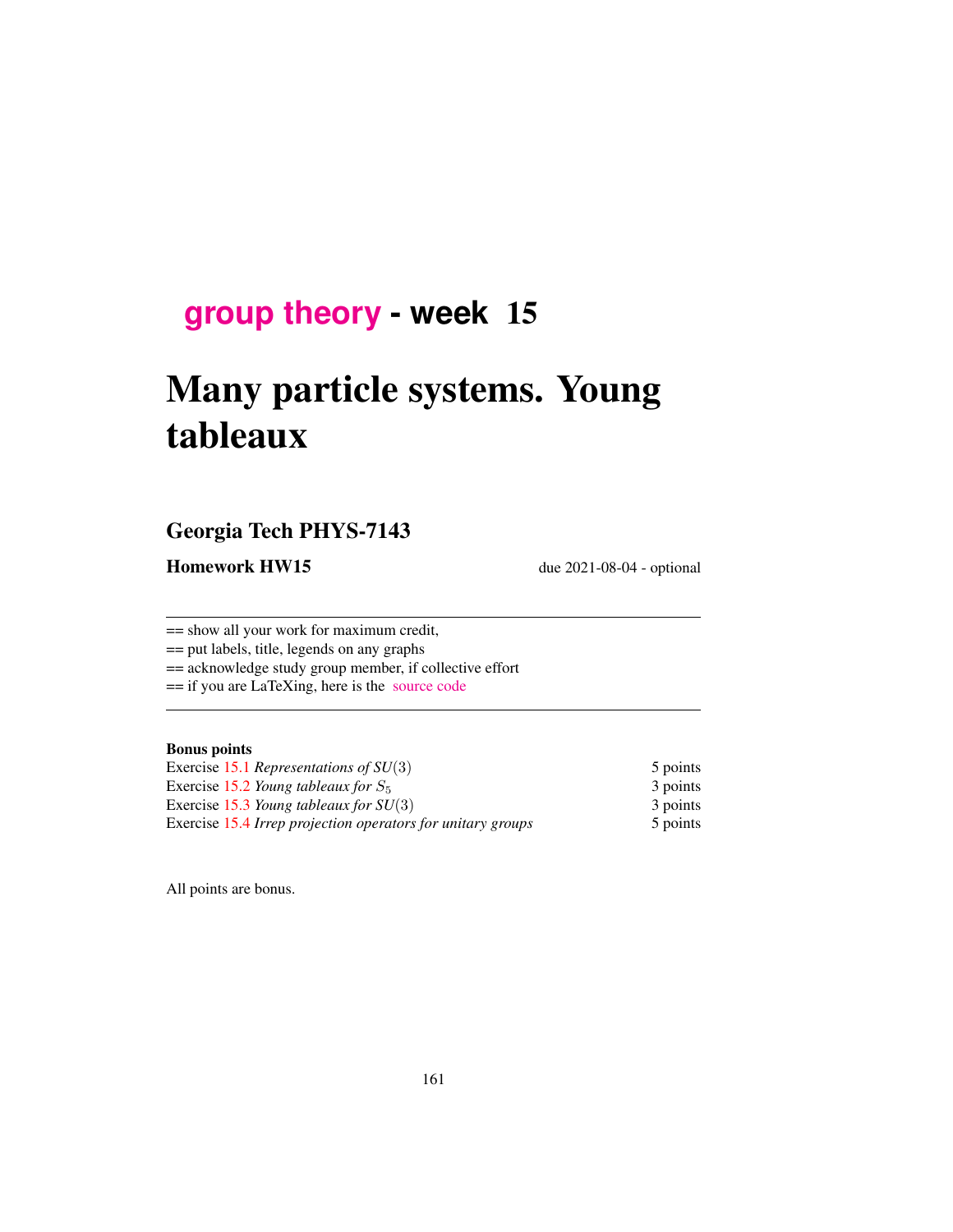#### (no videos) Predrag Lecture 28 Many particle systems. Young tableaux

Gutkin notes, [Lect. 12](http://birdtracks.eu/course3/groups.pdf#chapter.12) *Many particle systems*.

Excerpt from Predrag's monograph [\[5\]](#page-2-2), fetch it [here:](http://birdtracks.eu/course3/week11lect22.pdf) Sect. 9.3 *Young tableaux*.

#### (no videos) Predrag Lecture 29 Young tableaux

Excerpts from Predrag's monograph [\[5\]](#page-2-2), fetch them [here:](http://birdtracks.eu/course3/week11lect22.pdf)

Sect. 2.2 *First example:*  $SU(n)$  (skim over casimirs and beyond: this example gives you a flavor of birdtracks computations, you do not need to work it out in detail),

Sect. 6.1 *Symmetrization*, Sect. 6.2 *Antisymmetrization*, Sect. 9.1 *Two-index tensors*, Sect. 9.2 *Three-index tensors*, and Table 9.1.

Reading for this week: Sect. 9.3 *Young tableaux*.

Young tableaux for  $SU(3)$  and  $SU(n)$  have not yet been covered in the lectures, but you can easily learn them yourself, from, for example, Gutkin notes, [Lect. 12](http://birdtracks.eu/course3/groups.pdf#chapter.12) *Young tableaux*. Boris Gutkin is a professor, beyond learning new stuff, so he follows old fashioned references such as Fulton and Harris [\[6\]](#page-2-3). The resulting simple recipe with 0 explanation can be found, for example, here: *[Young diagrams](http://pdg.lbl.gov/2010/reviews/rpp2010-rev-young-diagrams.pdf)* by C.G. Wohl.

A modern exposition is given in *Group Theory – Birdtracks, Lie's, and Exceptional Groups,* birdtracks.eu Chapt. 9 *[Unitary groups](http://birdtracks.eu/version9.0/GroupTheory.pdf#section.9.1)*. Currently I am a fan of the Alcock-Zeilinger algorithm  $[1-3]$  $[1-3]$ , based on the simplification rules of ref.  $[2]$ , which leads to explicitly Hermitian and compact expressions for the projection operators.

Probably best to read Alcock-Zeilinger course *The Special Unitary Group, Birdtracks, and Applications in QCD* notes [\[4\]](#page-2-7). Alcock-Zeilinger fully supersedes Cvitanović's formulation, and any future full exposition of birdtracks reduction of  $SU(N)$ tensor products into irreducible representations should be based on the Alcock-Zeilinger algorithm.

#### 15.1 Other sources (optional)

The clearest current exposition and the most powerful irrep reduction of  $SU(n)$  is given in the triptych of papers by Judith Alcock-Zeilinger and her thesis adviser H. Weigart, University of Cape Town:

*Simplification rules for birdtrack operators* [\[3\]](#page-2-5), *Compact Hermitian Young projection operators* [\[2\]](#page-2-6), and *Transition operators* [\[1\]](#page-2-4).

Probably best to read Alcock-Zeilinger course *The Special Unitary Group, Birdtracks, and Applications in QCD* notes [\[4\]](#page-2-7). You want to study these in detail if your research leads you to study of multiparticle states.

PHYS-7143-21 week15 162 2021-07-29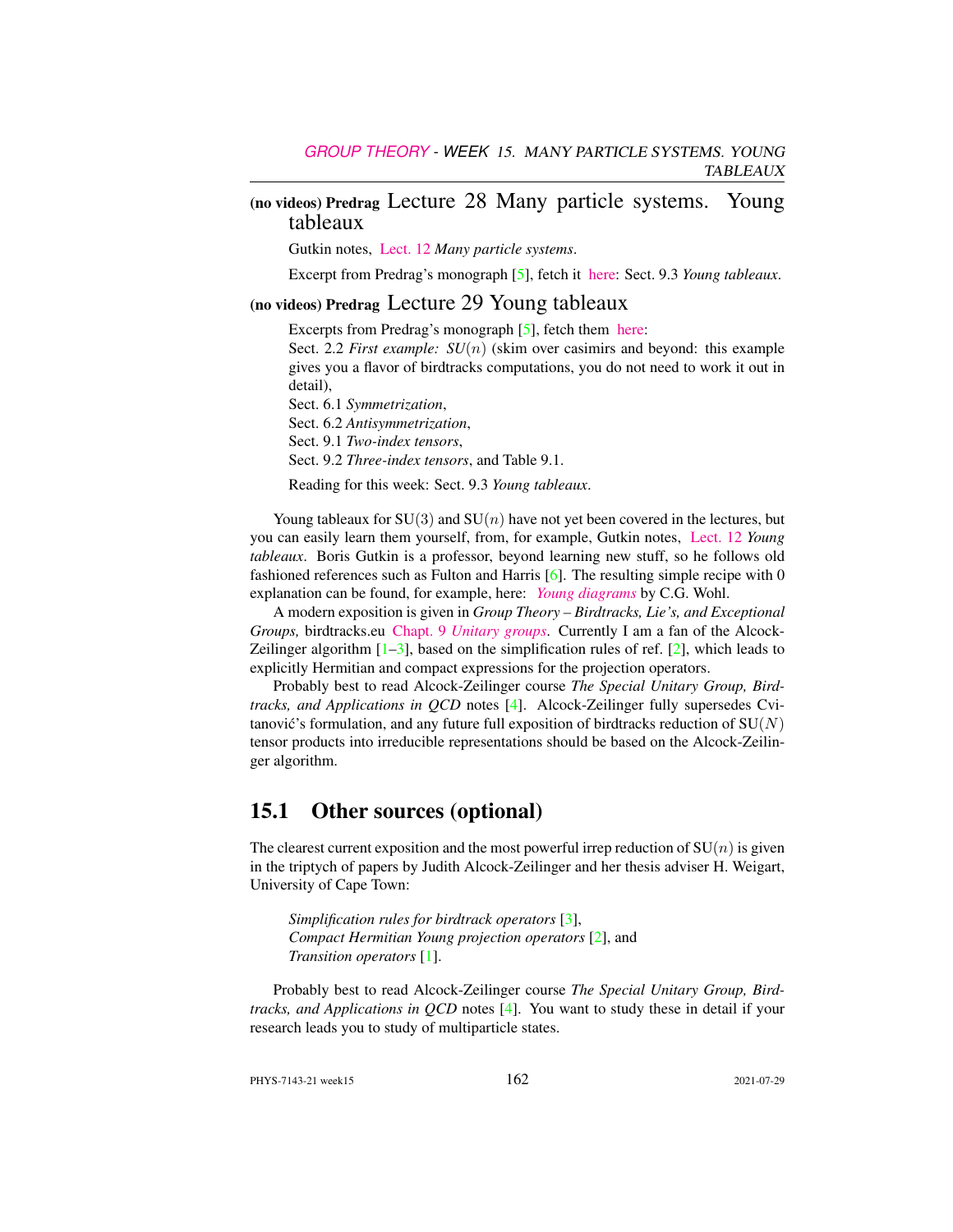#### References

- <span id="page-2-4"></span>[1] J. Alcock-Zeilinger and H. Weigert, ["Transition operators",](http://dx.doi.org/10.1063/1.4983478) [J. Math. Phys.](https://doi.org/10.1063/1.4983478) 58, [051702 \(2016\).](https://doi.org/10.1063/1.4983478)
- <span id="page-2-6"></span>[2] J. Alcock-Zeilinger and H. Weigert, ["Compact Hermitian Young projection op](http://dx.doi.org/10.1063/1.4983478)[erators",](http://dx.doi.org/10.1063/1.4983478) J. Math. Phys. 58[, 051702 \(2017\).](https://doi.org/10.1063/1.4983478)
- <span id="page-2-5"></span>[3] J. Alcock-Zeilinger and H. Weigert, ["Simplification rules for birdtrack opera](http://dx.doi.org/10.1063/1.4983477)[tors",](http://dx.doi.org/10.1063/1.4983477) J. Math. Phys. 58[, 051701 \(2017\).](https://doi.org/10.1063/1.4983477)
- <span id="page-2-7"></span>[4] J. M. Alcock-Zeilinger, [The Special Unitary Group, Birdtracks, and Applica](https://www.math.uni-tuebingen.de/de/forschung/maphy/lehre/ss-2018/sun/dateien/birdtracks-sun-qcd-lecturenotes.pdf)[tions in QCD,](https://www.math.uni-tuebingen.de/de/forschung/maphy/lehre/ss-2018/sun/dateien/birdtracks-sun-qcd-lecturenotes.pdf) tech. rep. (Univ. Tübingen, 2018).
- <span id="page-2-2"></span>[5] P. Cvitanović, *[Group Theory: Birdtracks, Lie's and Exceptional Groups](http://dx.doi.org/10.1515/9781400837670)* (Princeton Univ. Press, Princeton NJ, 2008).
- <span id="page-2-3"></span>[6] W. Fulton and J. Harris, *[Representation Theory](http://dx.doi.org/10.1007/978-1-4612-0979-9)* (Springer, New York, 1991).

## **Exercises**

- <span id="page-2-0"></span>15.1. Representations of SU(3). Any irrep of SU(3) can be labeled  $D(p, q)$  by its highest weight  $\lambda = p\lambda_1 + q\lambda_2$ , where  $\lambda_{1,2}$  are the two fundamental weights.
	- (a) Find all irreps  $D(p, q)$  of SU(3) with the dimensions less then 20 (see lecture notes for the dimensions of  $D(p, q)$ ).
	- (b) Draw the lattice  $\Lambda$  generated by  $\lambda_{1,2}$  and mark there all the weights v (i.e., lattice nodes) which belong to irrep.  $D(3, 0)$ . Is  $D(3, 0)$  a real irrep?
	- (c) Consider product (reducible) representation 3  $\otimes$  3, where 3 =  $D(1,0)$  is the fundamental irrep. Mark all the weights v on  $\Lambda$  which belong to 3  $\otimes$  3. Using this find out decomposition of 3 ⊗ 3 into irreps:

$$
3 \otimes 3 = \Box \oplus \triangle, \qquad \Box =?, \qquad \triangle =?
$$

Hint: see lecture notes for similar exercise on  $3 \otimes \overline{3}$ .

(d) Using previous results find decomposition of  $3 \otimes 3 \otimes 3$  into irreps.

(B. Gutkin)

#### <span id="page-2-1"></span>15.2. Young tableaux for  $S_5$ .

- (a) Draw all Young diagrams for the symmetric group  $S_5$ . How many irreducible representations has it? Which of the diagrams correspond to one-dimensional irreps?
- (b) Find Young diagram corresponding to the irrep of  $S_5$  with the largest dimension? Draw Young tableaux corresponding to this irrep/Young diagram. What is the dimension of this irrep?
- (c) What are the dimensions of the remaining irreps?

(B. Gutkin)

2021-07-29 163 PHYS-7143-21 week15